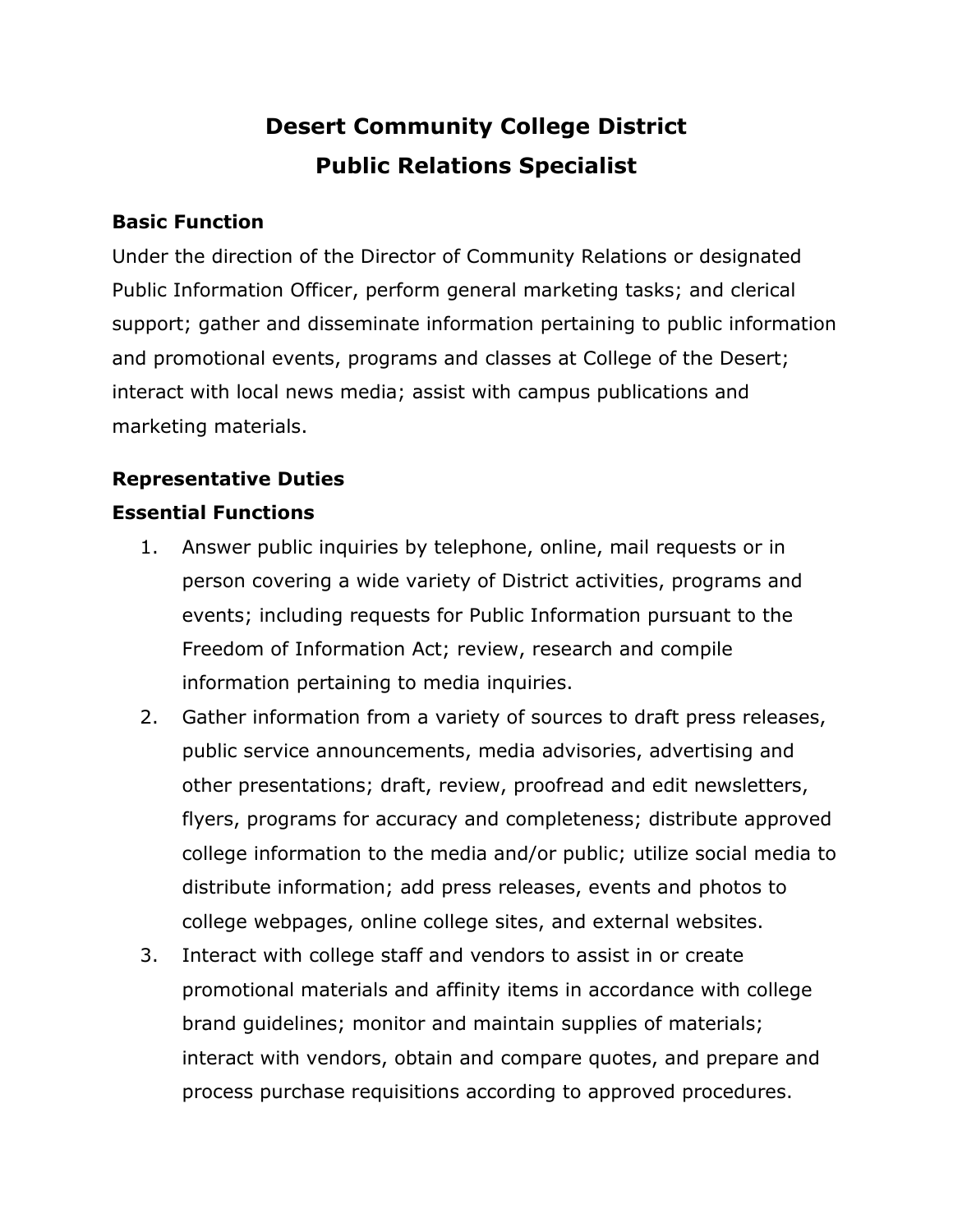- 4. Maintain computerized database files for information and mailings; utilize the District's college designated electronic distribution software to disseminate newsletters, flyers, invitations, and other communication documents; archive college marketing and media materials.
- 5. Maintain media calendar of events related to District activities; incorporating internal and external deadlines for completion and distribution of information materials.
- 6. Coordinate and update information relating to the College of the Desert subject matter experts, connect media with appropriate college personnel for interviews and expert background information.
- 7. Operate camera equipment and take photographs for publications, websites and public relations materials; coordinate with professional photographers as directed; maintain electronic files of photographs and videos.
- 8. Operate computer and software to coordinate and assist in the design of graphics for flyers, brochures, and other collateral materials in accordance with college brand guidelines.
- 9. Operate a vehicle to conduct work.

## **Other Functions**

- 10. Assist in the development of the scheduled campus newsletter; maintain electronic copies of newspaper clippings and press release/public service announcement files.
- 11. Support planning and logistics for college events, including coverage of events; provide appropriate collateral materials and affinity items,
- 12. Provide clerical support for the assigned office including typing correspondence and requisitions, filing and maintaining office supplies.
- 13. Perform related duties as assigned.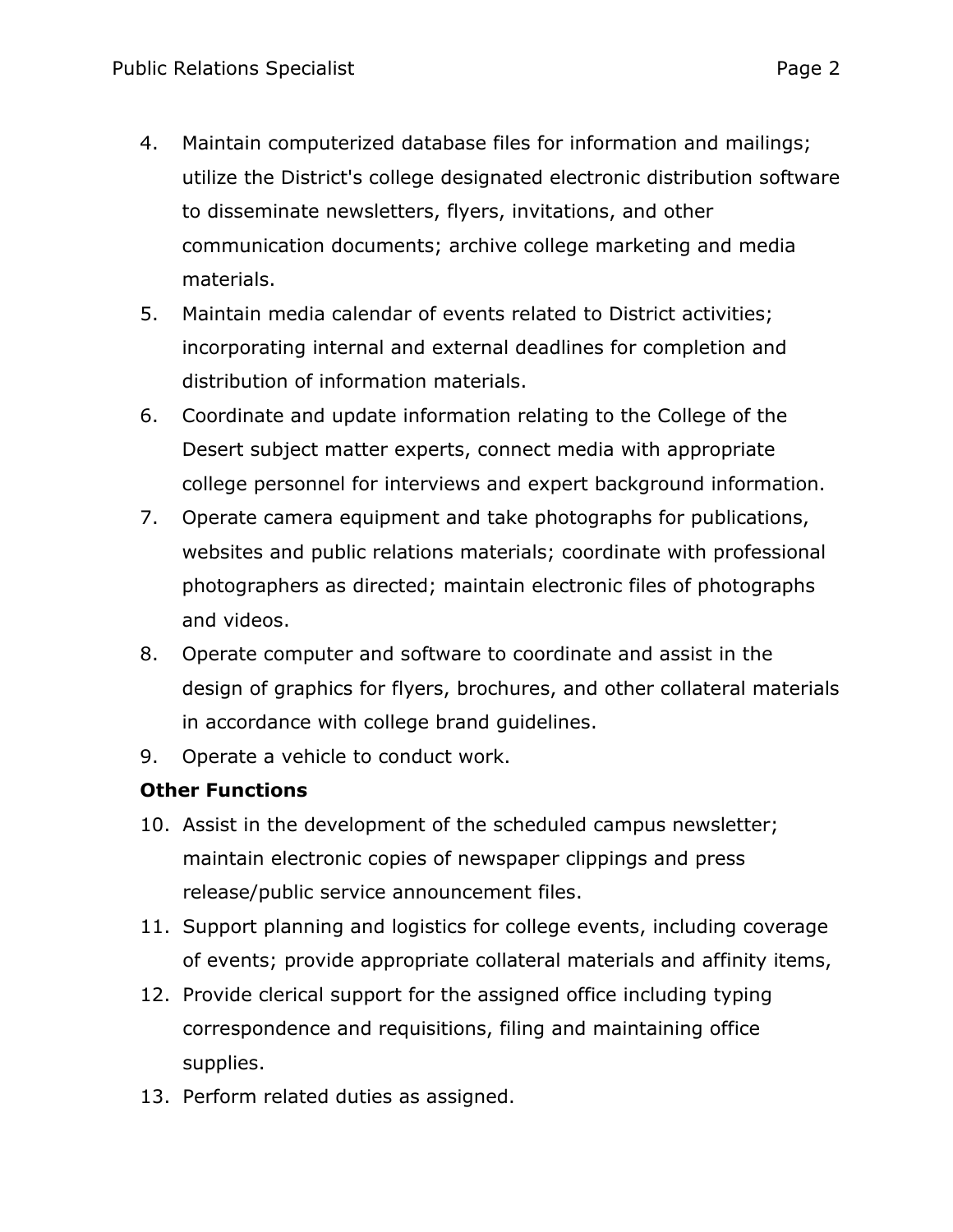# **Knowledge and Abilities**

#### **Knowledge of**

Principles of news gathering and reporting; Associated Press style; publication techniques including editing, layout, photography and graphics; correct English usage, grammar, spelling, punctuation and vocabulary; oral and written communication skills; operation of office machines including computer equipment and applicable software including Microsoft products, word processing, spreadsheet, PowerPoint, and publication software spreadsheets and email; modern office practices, procedures and equipment; receptionist and telephone techniques; various types of media.

## **Ability to**

Demonstrate original writing skills and abilities; establish and maintain cooperative and effective working relationships with public media representatives and the general public; organize and gather information accurately; plan and organize work; meet schedules and time lines; type at least 46 words net per minute from clear copy; operate camera equipment; operate a computer and a variety of software including M:icrosoft products, word processing, spreadsheet, PowerPoint, and publication software; understand and follow oral and written instructions; sit for extended periods of time; bend, reach, and lift up to twenty-five pounds.

## **Education and Experience**

#### **Any combination equivalent to**

n Associate's degree in journalism, marketing, business, or a related field and two years of experience in public relations, newspaper, radio or television journalism or advertising.

## **Licenses and Other Requirements**

Valid California driver's license and must have an acceptable driving record